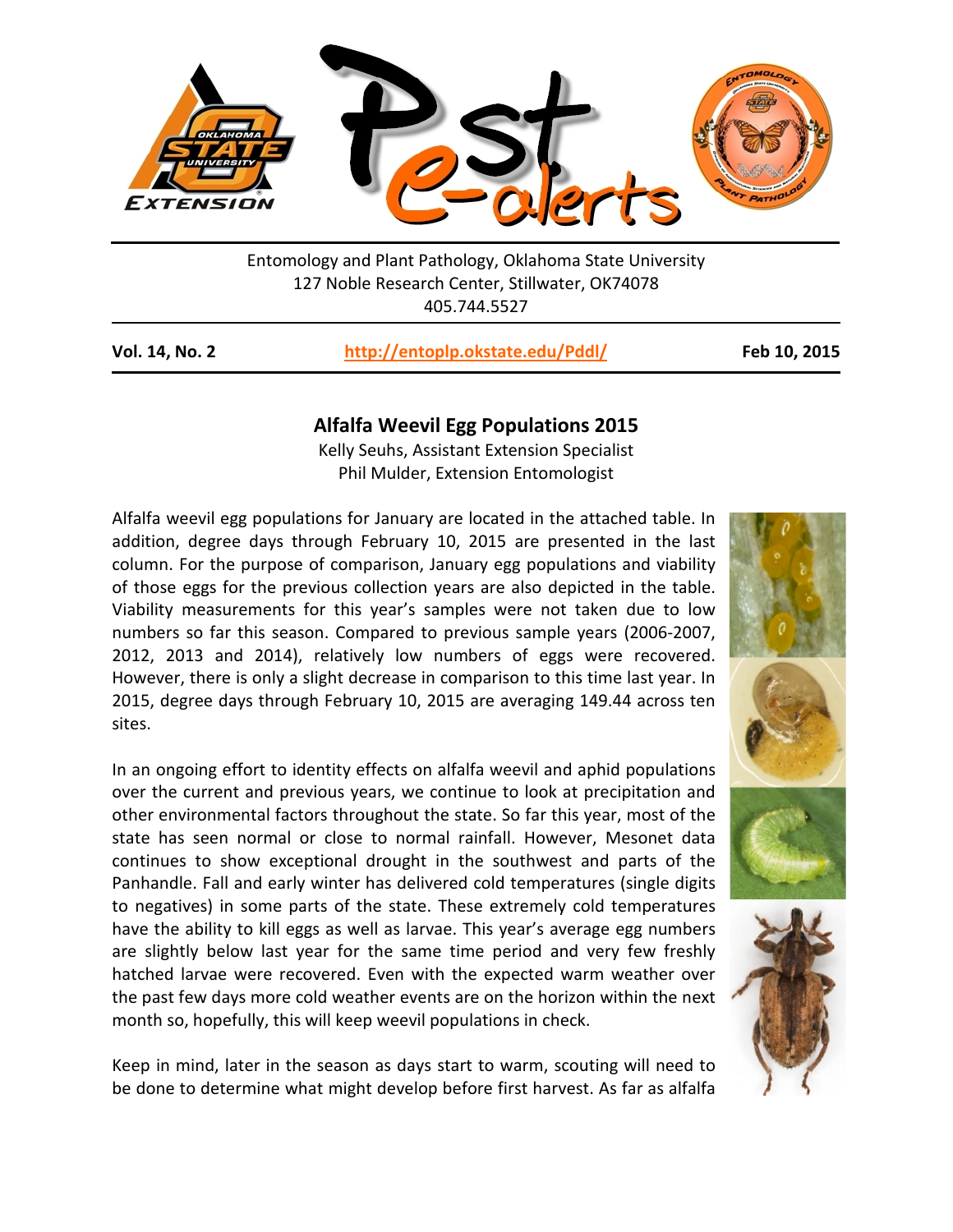weevil populations are concerned, 150 degree-days represent the level that serves as an indicator for growers and consultants to begin scouting for larvae. (Degree Day numbers are at or approaching this number many areas of the state, especially in the South). In processing this year's samples, there have been some early (suicidal) emerging larvae that were present. In a normal season, these early emerging larvae are likely killed by subsequent cold weather events. Continued and persistent cold with ice and/or rainfall will further enhance mortality for both weevils and aphids. Any upcoming coming cold weather events with ice and freezing rain would aide in the control of insect populations. Adult activity of alfalfa weevil generally peaks in January and February of each year; however, if a warm pattern occurs we may see egg populations increase. If present populations hold through February, and oviposition remains low between now and then due to cold weather events, we could get lucky and experience a lower and/or later infestation of alfalfa weevil than normal. However, milder temperatures could cause increases in alfalfa weevil and spotted alfalfa aphid activity.

We will continue to monitor conditions and developments closely throughout the state in the coming months and forward any new information as it arises.

\_\_\_\_\_\_\_\_\_\_\_\_\_\_\_\_\_\_\_\_\_\_\_\_\_\_\_\_\_\_\_\_\_\_\_\_\_\_\_\_\_\_\_\_\_\_\_\_\_\_\_\_\_\_\_\_\_\_\_\_\_\_\_\_\_\_\_\_\_\_\_\_\_\_\_\_\_\_

## **Dr. Richard Grantham - Director, Plant Disease and Insect Diagnostic Laboratory**

The information given herein is for educational purposes only. Reference to commercial products or trade names is made with the understanding that no discrimination is intended and no endorsement by the Cooperative Extension Service is implied.

Oklahoma State University, in compliance with Title VI and VII of the Civil Rights Act of 1964, Executive Order 11246 as amended, Title IX of the Education Amendments of 1972, Americans with Disabilities Act of 1990, and other federal laws and regulations, does not discriminate on the basis of race, color, national origin, gender, age, religion, disability, or status as a veteran in any of its policies, practices or procedures. This includes but is not limited to admissions, employment, financial aid, and educational services.

Issued in furtherance of Cooperative Extension work, acts of May 8 and June 30, 1914, in cooperation with the U.S. Department of Agriculture, Robert E. Whitson, Director of Oklahoma Cooperative Extension Service, Oklahoma State University, Stillwater, Oklahoma. This publication is printed and issued by Oklahoma State University as authorized by the Vice President, Dean, and Director of the Division of Agricultural Sciences and Natural.